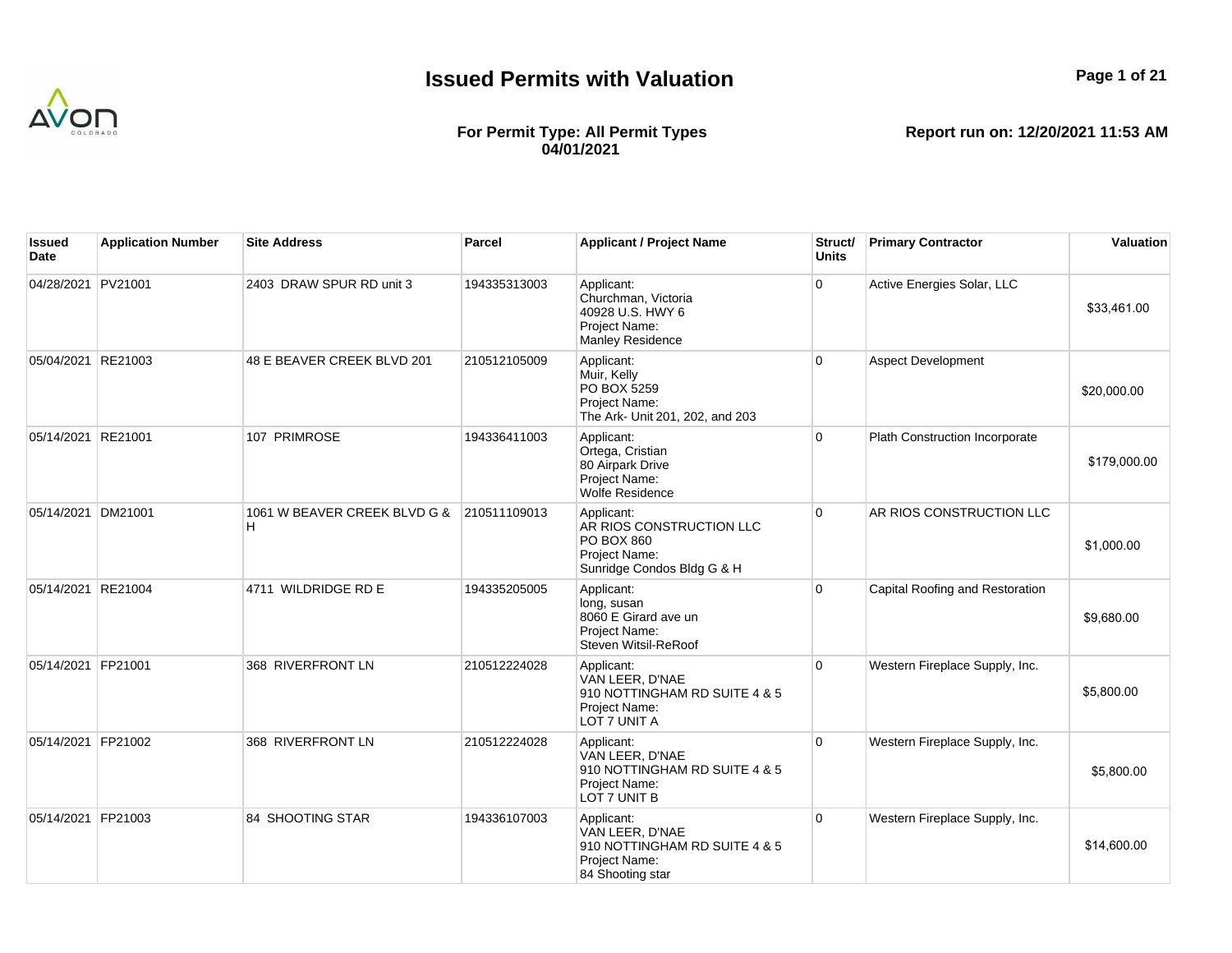

## **For Permit Type: All Permit Types 04/01/2021**

| Issued<br>Date     | <b>Application Number</b> | <b>Site Address</b>   | Parcel       | <b>Applicant / Project Name</b>                                                                                    | Struct/<br><b>Units</b> | <b>Primary Contractor</b>        | Valuation    |
|--------------------|---------------------------|-----------------------|--------------|--------------------------------------------------------------------------------------------------------------------|-------------------------|----------------------------------|--------------|
| 05/17/2021 FP21004 |                           | 38359 HWY 6 3A C10    | 210512119003 | Applicant:<br>Nemelka, Mike<br>PO Box 2032<br>Project Name:<br>fireplace in unit C-10                              | $\overline{0}$          | <b>Resort Mountain Fireplace</b> | \$6,000.00   |
| 05/17/2021 FP21005 |                           | 38359 HWY 6 3A C11    | 210512119003 | Applicant:<br>Nemelka, Mike<br>PO Box 2032<br>Project Name:<br>install fireplace in unit C-11                      | $\overline{0}$          | <b>Resort Mountain Fireplace</b> | \$6,000.00   |
| 05/17/2021 FP21006 |                           | 38359 HWY 6 3A C12    | 210512119003 | Applicant:<br>Nemelka, Mike<br>PO Box 2032<br>Project Name:<br>Install fireplace in unit C12                       | $\overline{0}$          |                                  | \$6,000.00   |
| 05/17/2021 FP21007 |                           | 38359 HWY 6 C13       | 210512119007 | Applicant:<br>Nemelka, Mike<br>PO Box 2032<br>Project Name:<br>Install gas fireplace into unit C-13                | $\overline{0}$          | <b>Resort Mountain Fireplace</b> | \$6,000.00   |
| 05/17/2021 FP21008 |                           | 38359 HWY 6 C14       | 210512119007 | Applicant:<br>Nemelka, Mike<br>PO Box 2032<br>Project Name:<br>Install gas fireplace into unit C-14                | $\overline{0}$          | <b>Resort Mountain Fireplace</b> | \$6,000.00   |
| 05/21/2021 PV21002 |                           | 4711 WILDRIDGE RD E   | 194335205005 | Applicant:<br>EFord525<br>525 W Baseline Rd<br>Project Name:<br>Kathleen Witsil PV Installation                    | $\overline{0}$          | <b>Titan Solar Power Co</b>      | \$550,000.00 |
| 05/25/2021 FP21009 |                           | 358 RIVERFRONT LN #A  | 210512224027 | Applicant:<br>VAN LEER, D'NAE<br>910 NOTTINGHAM RD SUITE 4 & 5<br>Project Name:<br>LOT 6 RIVERFRONT SUBDIVISION #A | $\overline{0}$          | Western Fireplace Supply, Inc.   | \$5,700.00   |
| 05/25/2021 MG21003 |                           | 4495 WILDRIDGE RD W E | 194335205043 | Applicant:<br>Kendall<br>16 Alpine Ranch Rd<br>Project Name:<br>Testing mobile APP                                 | $\overline{0}$          | Skyline Mechanical, Inc.         | \$9,000.00   |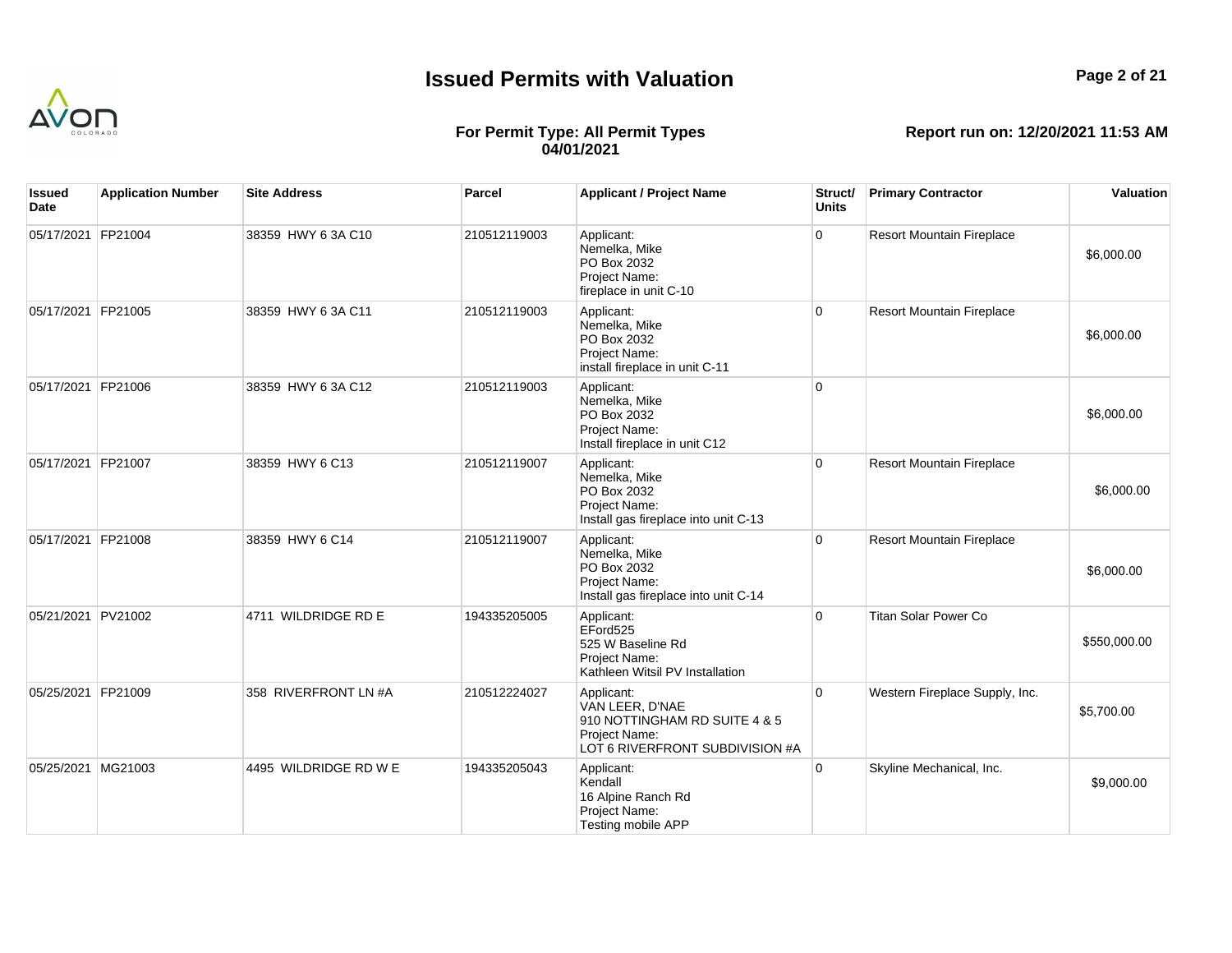

## **For Permit Type: All Permit Types 04/01/2021**

| Issued<br>Date     | <b>Application Number</b> | <b>Site Address</b>        | <b>Parcel</b> | <b>Applicant / Project Name</b>                                                                                    | Struct/<br><b>Units</b> | <b>Primary Contractor</b>                 | Valuation      |
|--------------------|---------------------------|----------------------------|---------------|--------------------------------------------------------------------------------------------------------------------|-------------------------|-------------------------------------------|----------------|
| 05/28/2021 FP21010 |                           | 358 RIVERFRONT LN #B       | 210501314002  | Applicant:<br>VAN LEER, D'NAE<br>910 NOTTINGHAM RD SUITE 4 & 5<br>Project Name:<br>LOT 6 RIVERFRONT SUBDIVISION #B | $\overline{0}$          | Western Fireplace Supply, Inc.            | \$5,700.00     |
| 05/28/2021         | RE21007                   | 1011 W WILDWOOD RD 11      | 194335411013  | Applicant:<br>long, susan<br>8060 E Girard ave un<br>Project Name:<br>1011 Wildwood Roof/Siding                    | $\overline{0}$          | Capital Roofing and Restoration           | \$376,852.00   |
| 06/01/2021 BL21001 |                           | 147 BLUE FLAX              | 194336409011  | Applicant:<br>Labine. Todd<br>P.O. Box 3714<br>Project Name:<br>147 Blue Flax                                      | $\overline{0}$          | Labine Builders, Inc.                     | \$1,875,000.00 |
| 06/07/2021 PV21003 |                           | 368 RIVERFRONT LN          | 210512224028  | Applicant:<br>Churchman, Victoria<br>40928 U.S. HWY 6<br>Project Name:<br>Riverfront Duplexes unit 3               | $\overline{0}$          | Active Energies Solar, LLC                | \$16,612.00    |
| 06/07/2021 PV21004 |                           | 368 RIVERFRONT LN          | 210512224028  | Applicant:<br>Churchman, Victoria<br>40928 U.S. HWY 6<br>Project Name:<br><b>Riverfront Duplex Unit 4</b>          | $\overline{0}$          | Active Energies Solar, LLC                | \$16,612.00    |
| 06/09/2021         | <b>MNR21020</b>           | 48 E BEAVER CREEK BLVD     | 210512105001  | Applicant:<br>Muir, Kelly<br>PO BOX 5259<br>Project Name:<br>The Ark-Windows                                       | $\overline{0}$          |                                           |                |
| 06/11/2021 RE21011 |                           | 295 YODER AVE              | 210307409009  | Applicant:<br><b>Kortney Marshall</b><br>14025 Riveredge Dr Ste<br>Project Name:<br>21-073 Home Depot 1525         | $\overline{0}$          |                                           | \$513,091.00   |
| 06/18/2021 GR21001 |                           | 42 RIVERFRONT LN - GRADING | 210512224023  | Applicant:<br>chrisevans<br>PO Box 8266<br>Project Name:<br>One Riverfront Townhomes                               | $\overline{0}$          | Evans Chaffee Construction Group,<br>Inc. | \$1,500,000.00 |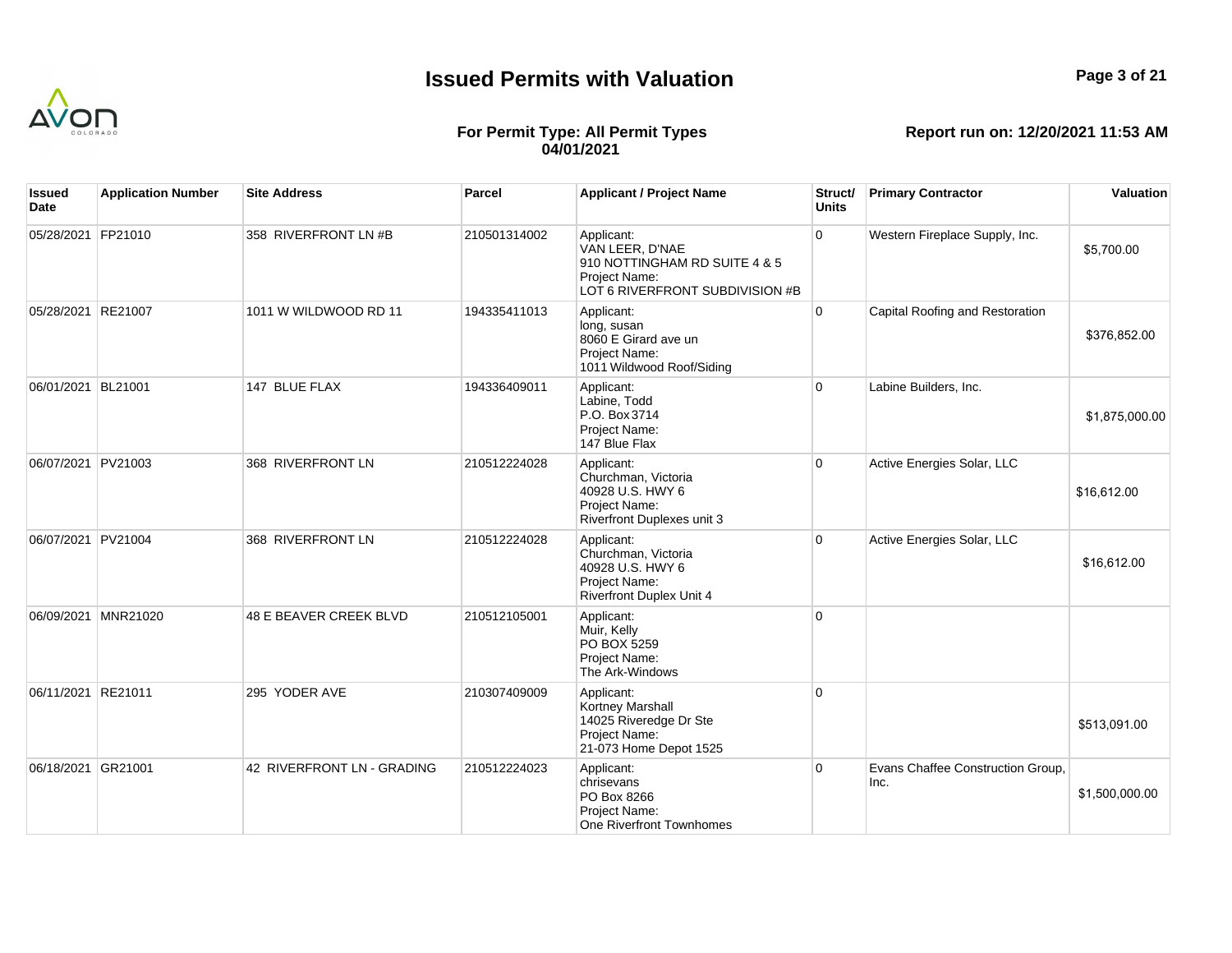

## **For Permit Type: All Permit Types 04/01/2021**

| Issued<br>Date     | <b>Application Number</b> | <b>Site Address</b>    | Parcel       | <b>Applicant / Project Name</b>                                                                              | Struct/<br><b>Units</b> | <b>Primary Contractor</b>              | Valuation    |
|--------------------|---------------------------|------------------------|--------------|--------------------------------------------------------------------------------------------------------------|-------------------------|----------------------------------------|--------------|
| 06/18/2021 MG21006 |                           | 2376 FOX LN            | 194335303009 | Applicant:<br>Nancy<br>PO Box 810<br>Project Name:<br>Yager                                                  | $\mathbf 0$             | R & H Mechanical, LLC                  | \$8,500.00   |
| 06/21/2021 MG21004 |                           | 137 Benchmark Rd       | 210512214087 | Applicant:<br>Payne, Brad<br>5 Murray Road Unit C-3<br>Project Name:<br>137 Benchmark #518                   | $\overline{0}$          | American Heating, Plumbing, &<br>Solar | \$24,314.00  |
| 06/21/2021 RE21009 |                           | 48 E BEAVER CREEK BLVD | 210512105001 | Applicant:<br>Ewasdorp<br>41011 US 6E<br>Project Name:<br><b>Fattoria Tenant Finish</b>                      | $\Omega$                | Shaeffer Hyde Construction             | \$100,000.00 |
| 06/21/2021 PL21002 |                           | 1084 W WILDWOOD RD C   | 194335420006 | Applicant:<br>Espinoza, Freddie<br>725 Chambers Ave Unit 13<br>Project Name:<br>Perez Utility sink           | $\overline{0}$          | Freddie Espinoza                       | \$1,630.00   |
|                    | 06/22/2021 MJR21006       | 5743 WILDRIDGE RD E    | 194335102012 | Applicant:<br>Friehauf, Craig<br>341 South Cedros Ave, Suite D<br>Project Name:<br><b>Wheelock Residence</b> | $\overline{0}$          |                                        |              |
| 06/22/2021 RE21010 |                           | 285 Mountain Sage      | 194336409005 | Applicant:<br>Brox, Sam<br>4833 N. 32nd St.<br>Project Name:<br><b>PMNC-638</b>                              | $\overline{0}$          |                                        | \$108,096.00 |
| 06/22/2021         | MNR21024                  | 1050 W WILDWOOD RD C-5 | 194335412005 | Applicant:<br>DeSimone, Maria<br>1050 Wildwood Road C5<br>Project Name:<br>1050 Wildwood Road C5             | $\Omega$                |                                        |              |
| 06/22/2021 PV21005 |                           | 358 RIVERFRONT LN      | 210512224027 | Applicant:<br>Churchman, Victoria<br>40928 U.S. HWY 6<br>Project Name:<br><b>Riverfront Duplex Unit 1</b>    | $\overline{0}$          | Active Energies Solar, LLC             | \$18,60.00   |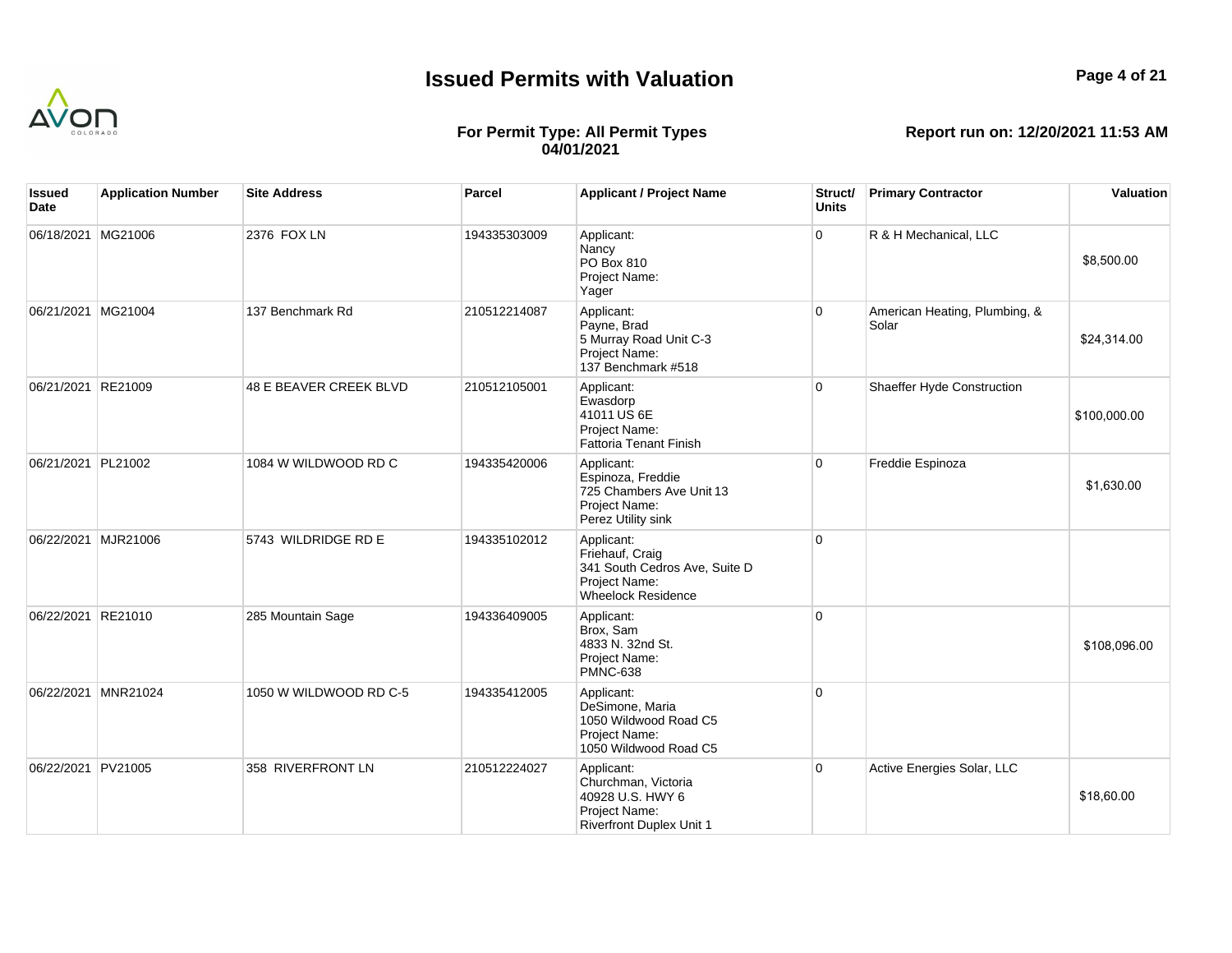

## **For Permit Type: All Permit Types 04/01/2021**

| Issued<br>Date     | <b>Application Number</b> | <b>Site Address</b>     | Parcel       | <b>Applicant / Project Name</b>                                                                                               | Struct/<br><b>Units</b> | <b>Primary Contractor</b>              | Valuation    |
|--------------------|---------------------------|-------------------------|--------------|-------------------------------------------------------------------------------------------------------------------------------|-------------------------|----------------------------------------|--------------|
| 06/22/2021 PV21006 |                           | 358 RIVERFRONT LN       | 210512224027 | Applicant:<br>Churchman, Victoria<br>40928 U.S. HWY 6<br>Project Name:<br><b>Riverfront Duplex Unit 2</b>                     | $\overline{0}$          | Active Energies Solar, LLC             | \$18,260.00  |
| 06/24/2021 MG21007 |                           | <b>18 GROUND PLUM</b>   | 194336108008 | Applicant:<br>Nancy<br>PO Box 810<br>Project Name:<br>18 Ground Plum                                                          | $\overline{0}$          | R & H Mechanical, LLC                  | \$5,500.00   |
| 06/25/2021 RE21002 |                           | 37305 HWY 6 302         | 210511205029 | Applicant:<br>Umbrella Roofing - Josh<br>850 Castle dr<br>Project Name:<br>Brookside Lodge Re-Roof                            | $\overline{0}$          | Umbrella Roofing, Inc.                 | \$282,000.00 |
| 06/28/2021 RE21014 |                           | 150 E BEAVER CREEK BLVD | 210512113001 | Applicant:<br>Northwestern Builders, Inc.<br>2755 S Locust St #200<br>Project Name:<br>Avon Plaza                             | $\Omega$                | Northwestern Builders, Inc.            | \$9,680.00   |
| 06/30/2021 RE21006 |                           | 2171 Long Spur          | 194335305042 | Applicant:<br>Asbury, Tom<br>PO Box 3130<br>Project Name:<br>2171 Long Spur- Asbury Wildridge<br>addition                     | $\overline{0}$          | Hill Construction Inc.                 |              |
| 06/30/2021 MG21005 |                           | 137 BENCHMARK RD 315    | 210512214040 | Applicant:<br>Payne, Brad<br>5 Murray Road Unit C-3<br>Project Name:<br>137 Benchmark #315                                    | $\overline{0}$          | American Heating, Plumbing, &<br>Solar |              |
| 07/06/2021 RE21012 |                           | 1050 W WILDWOOD RD C-5  | 194335412005 | Applicant:<br>DeSimone, Maria<br>1050 Wildwood Road C5<br>Project Name:<br>Wildwood Townhome C5 Deck<br>replacement/extension | $\overline{0}$          |                                        | \$10,000.00  |
| 07/06/2021 RE21015 |                           | 2490 OLD TRAIL RD A     | 194335301047 | Applicant:<br>Foothills Roofing & Exteriors<br>1776 S Jackson St Suite 520<br>Project Name:<br>2490 Old A Trail Rd            | $\overline{0}$          | Foothills Roofing & Exteriors          | \$7,350.00   |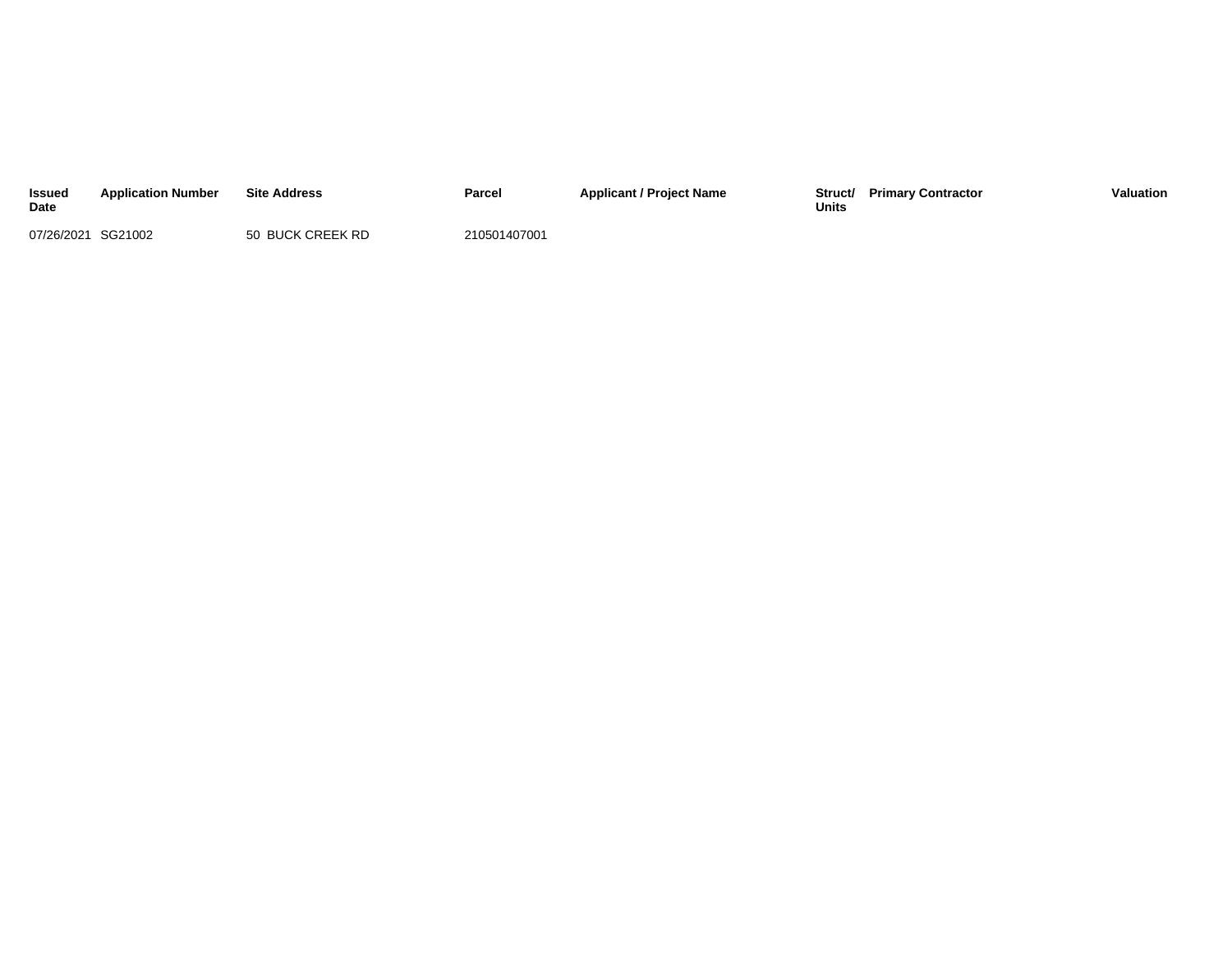

## **Page 9 of 21**

## **For Permit Type: All Permit Types 04/01/2021**

| lssued<br>Date     | <b>Application Number</b> | <b>Site Address</b>    | Parcel       | <b>Applicant / Project Name</b>                                                                        | Struct/<br><b>Units</b> | <b>Primary Contractor</b>      | Valuation |
|--------------------|---------------------------|------------------------|--------------|--------------------------------------------------------------------------------------------------------|-------------------------|--------------------------------|-----------|
| 08/05/2021 FP21013 |                           | 48 E BEAVER CREEK BLVD | 210512105001 | Applicant:<br>VAN LEER, D'NAE<br>910 NOTTINGHAM RD SUITE 4 & 5<br>Project Name:<br>FATTORIA RESTAURANT | $\overline{0}$          | Western Fireplace Supply, Inc. |           |
| 08/09/2021 RE21034 |                           | 90 BENCHMARK RD 201    | 210512215051 | Applicant:<br>Krok, Warren<br>40690 Hwy 6<br>Project Name:<br>Aspen Grove Office 2021                  | $\overline{0}$          | Nedbo Construction Inc         |           |
| 08/09/2021         | ROOFING-21-007            | 2340 OLD TRAIL RD E    | 194335301054 | Applicant:<br><b>Metro Construction</b><br>PO BOX 6713<br>Project Name:<br>2340 Old Trail Rd. E.       | $\overline{0}$          | <b>Metro Construction</b>      |           |
| 08/10/2021 RE21035 |                           | 70 BENCHMARK RD 202    | 210512215039 | Applicant:<br>Colorado Craftman Ltd.<br>PO BOX 9030<br>Project Name:<br>70 Benchmark #202              | $\overline{0}$          | Colorado Craftsmen Ltd         |           |
| 08/10/2021 RE21036 |                           | 70 BENCHMARK RD 203    | 210512215040 | Applicant:<br>Colorado Craftman Ltd.<br>PO BOX 9030<br>Project Name:<br>70 Benchmark #203              | $\Omega$                | Colorado Craftsmen Ltd         |           |
| 08/12/2021 RE21032 |                           | 50 BUCK CREEK LN 110   | 210501407001 | Applicant:<br>Faulhaber, Tony<br>P.O. Box 1011<br>Project Name:<br><b>Buck Creek Medical Plaza</b>     | $\overline{0}$          | <b>Faulhaber Construction</b>  |           |
| 08/17/2021 RE21028 |                           | 50 BUCK CREEK RD       | 210501407001 | Applicant:<br>Jackson, Brice<br>PO BOX 6625<br>Project Name:<br><b>Buck Creek Urgent Care</b>          | $\overline{0}$          |                                |           |
| 08/18/2021 RE21023 |                           | 37243 HWY 6 102        | 210511206003 | Applicant:<br>Hoeft, Patrick<br>PO Box 6332<br>Project Name:<br>Oppenheimer Residence Remodel          | $\overline{0}$          | Hoeft Builders West, Inc       |           |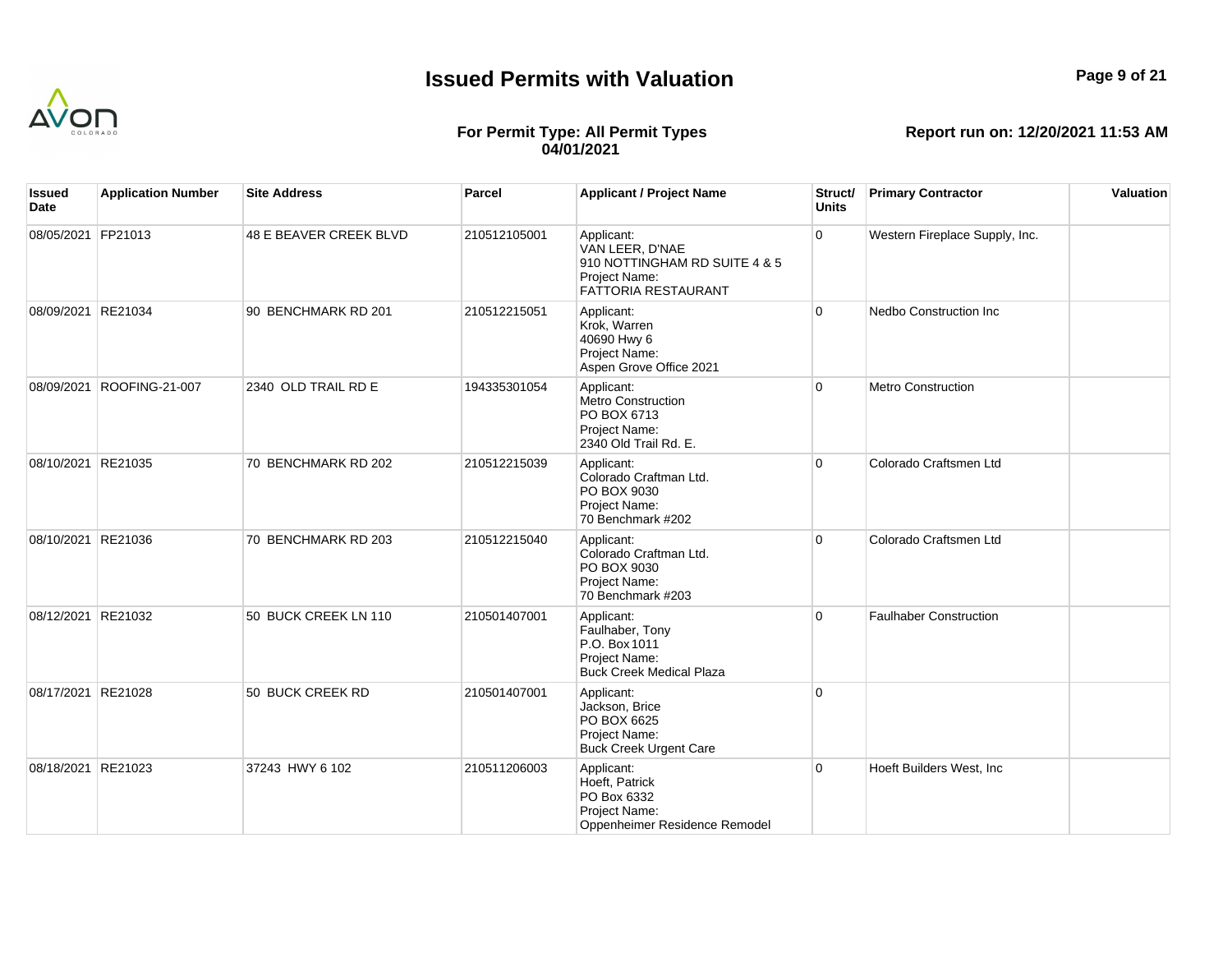

# **Page 10 of 21**

## **For Permit Type: All Permit Types 04/01/2021**

| Issued<br>Date     | <b>Application Number</b> | <b>Site Address</b>         | <b>Parcel</b> | <b>Applicant / Project Name</b>                                                                                     | Struct/<br><b>Units</b> | <b>Primary Contractor</b>                 | Valuation |
|--------------------|---------------------------|-----------------------------|---------------|---------------------------------------------------------------------------------------------------------------------|-------------------------|-------------------------------------------|-----------|
| 08/18/2021 PL21007 |                           | 100 W BEAVER CREEK BLVD 408 | 210512206017  | Applicant:<br>Parigian, Gary<br>1232 MANATI AVE<br>Project Name:<br>100 W BC Blvd. 408                              | $\Omega$                |                                           |           |
| 08/19/2021 BL21005 |                           | 42 RIVERFRONT LN UNIT 1     | 210512224023  | Applicant:<br>Halminski, Andy<br>77 Metcalf Rd<br>Project Name:<br>One Riverfront Townhomes Unit-1                  | $\overline{0}$          | Evans Chaffee Construction Group,<br>Inc. |           |
| 08/19/2021 BL21006 |                           | 42 RIVERFRONT LN UNIT 2     | 210512224023  | Applicant:<br>Halminski, Andy<br>77 Metcalf Rd<br>Project Name:<br>One Riverfront Townhomes Unit 2                  | $\overline{0}$          | Evans Chaffee Construction Group,<br>Inc. |           |
| 08/19/2021 BL21007 |                           | 42 RIVERFRONT LN UNIT 3     | 210512224023  | Applicant:<br>Halminski, Andy<br>77 Metcalf Rd<br>Project Name:<br>One Riverfront Townhomes Unit 3                  | $\overline{0}$          | Evans Chaffee Construction Group,<br>Inc. |           |
| 08/19/2021 BL21008 |                           | 42 RIVERFRONT LN UNIT 4     | 210512224023  | Applicant:<br>Halminski, Andy<br>77 Metcalf Rd<br>Project Name:<br>One Riverfront Townhomes Unit 4                  | $\overline{0}$          | Evans Chaffee Construction Group,<br>Inc. |           |
| 08/19/2021         | ROOFING-21-006            | 246 WOOD RUSH               | 194336205004  | Applicant:<br>Hedrick, Chelsea<br>P.O. Box 1867<br>Project Name:<br>Weaver Residence Re-roof                        | 0                       | Horizon Roofing, Inc.                     |           |
| 08/19/2021 RE21038 |                           | 901 W BEAVER CREEK BLVD 130 | 210511107130  | Applicant:<br>Romero, Joseph<br>901 west beaver creek blvd #130<br>Project Name:<br>901 W BC Blvd. lot 130 (Aspens) | $\overline{0}$          |                                           |           |
| 08/20/2021 PV21007 |                           | 5010 EAGLEBEND DR           | 210307312029  | Applicant:<br>Hunsaker, Isaac<br>951 Amberly Dr.<br>Project Name:<br><b>Christine Morrison</b>                      | $\overline{0}$          | <b>Beautifi Solar</b>                     |           |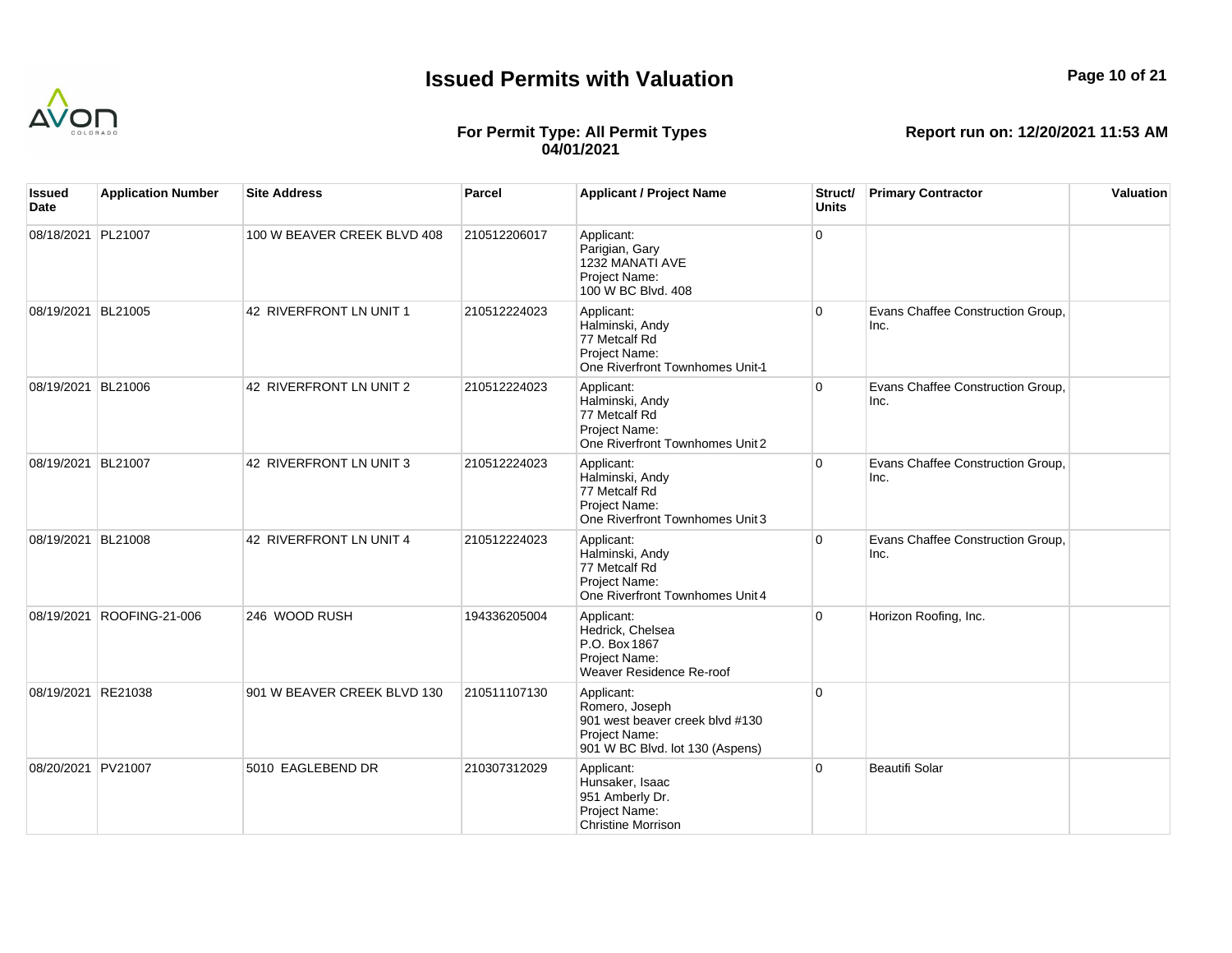

## **Page 11 of 21**

## **For Permit Type: All Permit Types 04/01/2021**

| lssued<br>Date     | <b>Application Number</b> | <b>Site Address</b>                        | Parcel       | <b>Applicant / Project Name</b>                                                                                              | Struct/<br><b>Units</b> | <b>Primary Contractor</b>       | Valuation |
|--------------------|---------------------------|--------------------------------------------|--------------|------------------------------------------------------------------------------------------------------------------------------|-------------------------|---------------------------------|-----------|
| 08/23/2021 FP21014 |                           | 1061 W BEAVER CREEK BLVD Q102 210511109123 |              | Applicant:<br>VAN LEER, D'NAE<br>910 NOTTINGHAM RD SUITE 4 & 5<br>Project Name:<br>SUNRIDGE AT AVON UNIT Q102                | $\overline{0}$          | Western Fireplace Supply, Inc.  |           |
| 08/24/2021         | RE21040                   | 1288 Wildwood Rd.                          | 194336205016 | Applicant:<br>Kirby, Rick<br><b>PO BOX 427</b><br>Project Name:<br>1288 Wildwood Rd. Mountain Star<br><b>Garage Addition</b> | $\overline{0}$          | Benchmark Custom Builders Inc.  |           |
| 08/24/2021 RE21046 |                           | 100 BEAVER CREEK BLVD 605                  | 210512218025 | Applicant:<br>Whippo, Charlie<br>76 Sunlight Dr.<br>Project Name:<br>100 Beaver Creek Blvd Unit 605                          | $\overline{0}$          | Whippo, Charlie                 |           |
| 08/25/2021 PV21008 |                           | 4831 EAGLEBEND DR                          | 210307311020 | Applicant:<br>Hunsaker, Isaac<br>951 Amberly Dr.<br>Project Name:<br>Amy Phillips                                            | $\overline{0}$          | <b>Beautifi Solar</b>           |           |
| 08/25/2021 RE21039 |                           | 414 W BEAVER CREEK BLVD A4                 | 210501304004 | Applicant:<br>siska, Steven<br>P.O.1371<br>Project Name:<br>414 W. Beaver Creek Blvd A4                                      | $\overline{0}$          |                                 |           |
| 08/25/2021 RE21042 |                           | 414 W BEAVER CREEK BLVD A8                 | 210501304008 | Applicant:<br>siska, Steven<br>P. O. 1371<br>Project Name:<br><b>Beaver Bench Condominiums</b>                               | $\overline{0}$          |                                 |           |
| 08/26/2021 RE21043 |                           | 137 BENCHMARK RD 218                       | 210512214016 | Applicant:<br>quint, Dean<br>4729 Sweetwater Rd<br>Project Name:<br>137 Benchmark Rd. 218                                    | $\overline{0}$          | quint, Dean                     |           |
| 09/01/2021 RE21027 |                           | 104 RABBIT BRUSH                           | 194336109005 | Applicant:<br>long, susan<br>8060 E Girard ave un<br>Project Name:<br>104 Rabbit Brush                                       | 0                       | Capital Roofing and Restoration |           |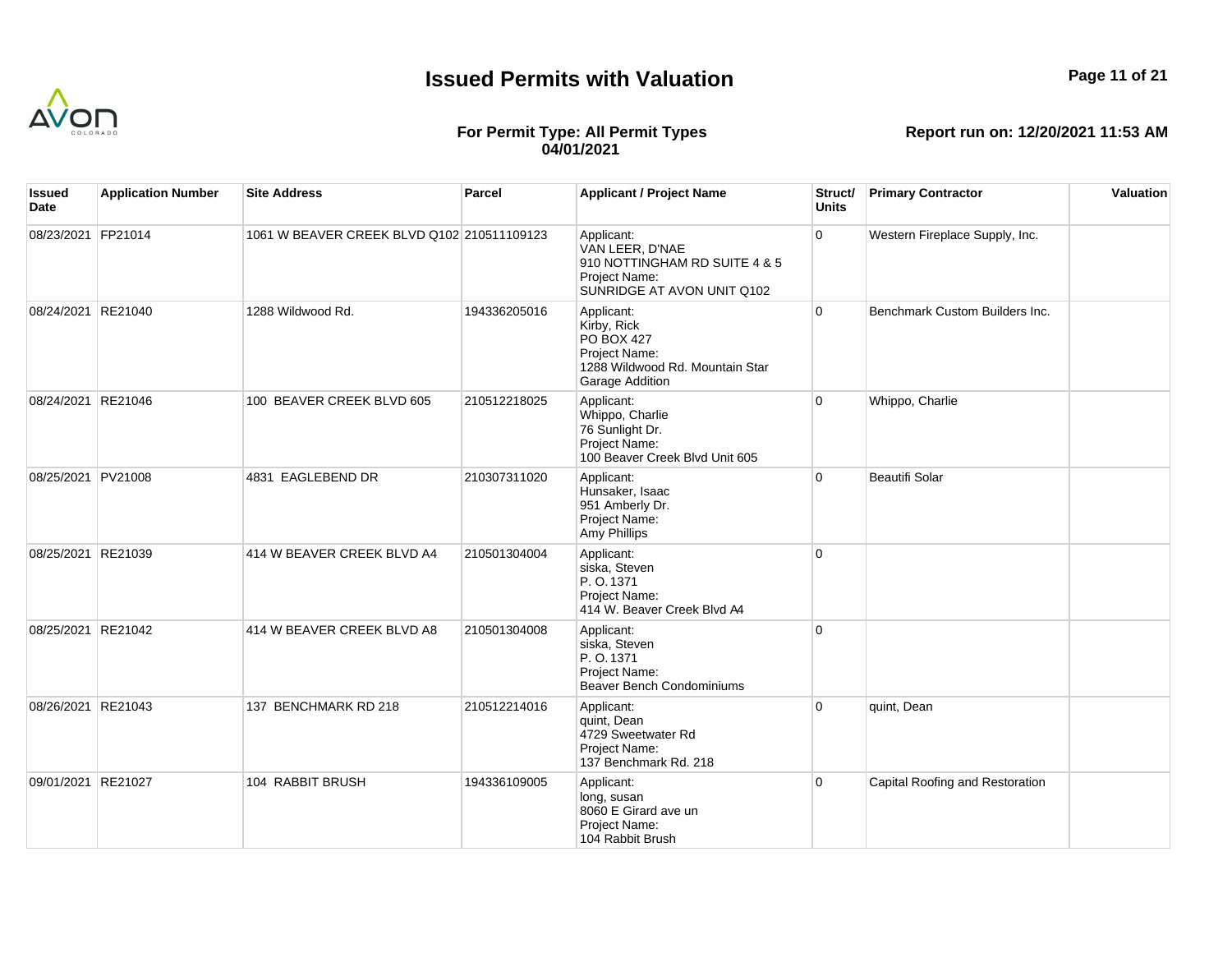

## **For Permit Type: All Permit Types 04/01/2021**

**Report run on: 12/20/2021 11:53 AM**

| Issued<br>Date     | <b>Application Number</b> | <b>Site Address</b>        | Parcel       | <b>Applicant / Project Name</b>                                                                    | Struct/<br><b>Units</b> | <b>Primary Contractor</b>                 | Valuation |
|--------------------|---------------------------|----------------------------|--------------|----------------------------------------------------------------------------------------------------|-------------------------|-------------------------------------------|-----------|
| 09/02/2021 RE21044 |                           | 179 LAKE ST S3             | 210512204073 | Applicant:<br>Jamie Reed<br>325 E 2550 N #85<br>Project Name:<br>179 Lake Street S3                | 0                       | Home Depot USA INC                        |           |
| 09/02/2021 RE21045 |                           | 180 NOTTINGHAM RD F        | 210501311005 | Applicant:<br>Jamie Reed<br>325 E 2550 N #85<br>Project Name:<br>180 Nottingham Rd Unit F          | $\Omega$                | Home Depot USA INC                        |           |
| 09/03/2021 BL21009 |                           | 42 RIVERFRONT LN UNIT 5    | 210512224023 | Applicant:<br>Halminski, Andy<br>77 Metcalf Rd<br>Project Name:<br>One Riverfront Townhomes Unit 5 | $\Omega$                | Evans Chaffee Construction Group,<br>Inc. |           |
| 09/03/2021 BL21010 |                           | 42 RIVERFRONT LN UNIT 6    | 210512224023 | Applicant:<br>Halminski, Andy<br>77 Metcalf Rd<br>Project Name:<br>One Riverfront Townhomes Unit 6 | $\Omega$                | Evans Chaffee Construction Group,<br>Inc. |           |
| 09/03/2021 BL21011 |                           | 42 RIVERFRONT LN UNIT 7    | 210512224023 | Applicant:<br>Halminski, Andy<br>77 Metcalf Rd<br>Project Name:<br>One Riverfront Townhomes Unit 7 | $\Omega$                | Evans Chaffee Construction Group,<br>Inc. |           |
| 09/13/2021 BL21002 |                           | 5152 Longsun Ln            | 194335102017 | Applicant:<br>Dantas, David<br>PO Box 2322<br>Project Name:<br>5152 Longsun Lane                   | $\Omega$                | DW Dantas Construction LLC                |           |
| 09/13/2021 RE21047 |                           | 2909 JUNE CREEK TRL        | 194335311005 | Applicant:<br>Roberts, Jason<br>2909 June Creek Trail #3<br>Project Name:<br>2909 June Creek Trail | $\Omega$                | Stucco Works, Inc.                        |           |
|                    | 09/13/2021 ROOFING-21-009 | 1082 W WILDWOOD RD A,B,C,D | 194335420011 | Applicant:<br>Raisch, Jerod<br>2420 ALCOTT ST<br>Project Name:<br>1082 W Wildwood Rd A, B, C, D    | $\Omega$                | <b>Metro Construction</b>                 |           |

**Page 12 of 21**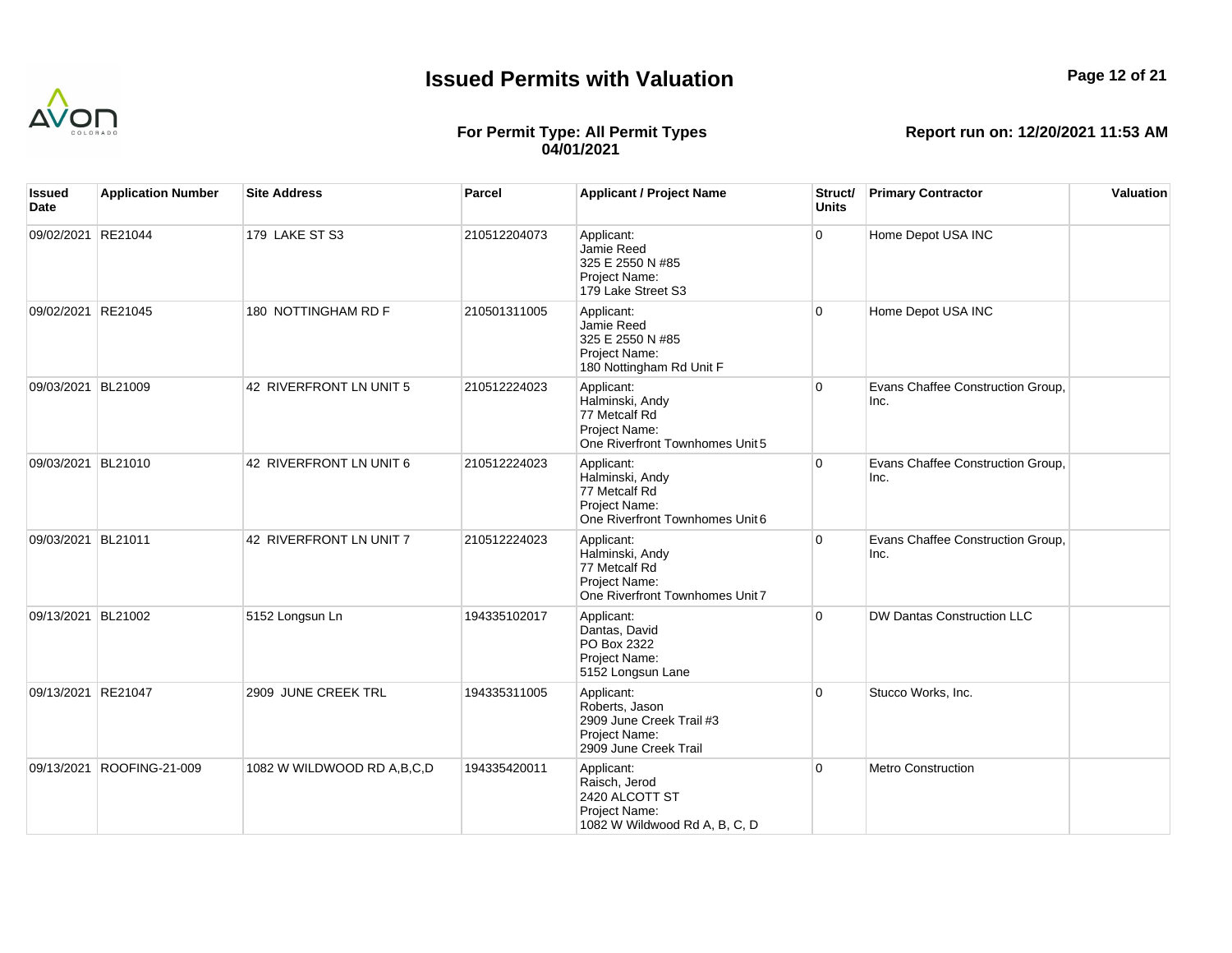

## **Page 13 of 21**

## **For Permit Type: All Permit Types 04/01/2021**

| Issued<br>Date     | <b>Application Number</b> | <b>Site Address</b>                                | Parcel       | <b>Applicant / Project Name</b>                                                                                                              | Struct/<br><b>Units</b> | <b>Primary Contractor</b>                    | Valuation |
|--------------------|---------------------------|----------------------------------------------------|--------------|----------------------------------------------------------------------------------------------------------------------------------------------|-------------------------|----------------------------------------------|-----------|
| 09/13/2021         | ROOFING-21-013            | 1084 W WILDWOOD RD A, B, & C                       | 194335420004 | Applicant:<br>Raisch, Jerod<br>2420 ALCOTT ST<br>Project Name:<br>1084 W Wildwood Rd A, B, & C                                               | $\overline{0}$          | Metro Construction                           |           |
| 09/13/2021 MG21010 |                           | 161 W BEAVER CREEK BLVD                            | 210512201007 | Applicant:<br>Nancy<br>PO Box 810<br>Project Name:<br>Comfort Inn                                                                            | $\overline{0}$          | R & H Mechanical, LLC                        |           |
| 09/13/2021 GR21003 |                           | 1160 SWIFT GULCH RD                                | 210307201004 | Applicant:<br>Martinez, Adan<br>Po Box 5157, 802 Greenway Dr<br>Project Name:<br>Detention pond X-A grading                                  | $\overline{0}$          |                                              |           |
| 09/14/2021 PL21009 |                           | <b>177 LAKE ST 1</b>                               | 210512204093 | Applicant:<br>Mechanical Express Plumbing and<br>Heating<br>147 airpark drive unit 2e<br>Project Name:<br>Beaver Creek West condo unit no.K4 | 0                       | Mechanical Express Inc.                      |           |
| 09/16/2021 FP21015 |                           | 268 W BEAVER CREEK BLVD B                          | 210512202015 | Applicant:<br>VAN LEER, D'NAE<br>910 NOTTINGHAM RD SUITE 4 & 5<br>Project Name:<br>LOT B GEMINI DUPLEX TOWNHOUSE                             | $\overline{0}$          | Western Fireplace Supply, Inc.               |           |
| 09/21/2021 MG21011 |                           | 901 W BEAVER CREEK BLVD #157                       | 210511107157 | Applicant:<br>Northwest Colorado Council of<br>Government<br>249 Warren Avenue, POB 2308<br>Project Name:<br>901 W. Beaver Creek Blvd. #157  | $\Omega$                | Northwest Colorado Council of<br>Governments |           |
| 09/21/2021 RE21049 |                           | 5202 Longsun Ln                                    | 194335209001 | Applicant:<br>Reynolds, Buzz<br>5201 Longsun Lane<br>Project Name:<br>5202 Longsun Lane - Deck Replacement                                   | $\overline{0}$          | The Reynolds Corporation                     |           |
| 09/22/2021 RE21052 |                           | 414 W BEAVER CREEK BLVD units 2 210501304001<br>-6 |              | Applicant:<br>Shamshuryn, Nadia<br>1393 E Chambers Ave., B<br>Project Name:<br>Beaver Bench A units 2-6                                      | $\overline{0}$          | Aladdin Cleaning and Restoration             |           |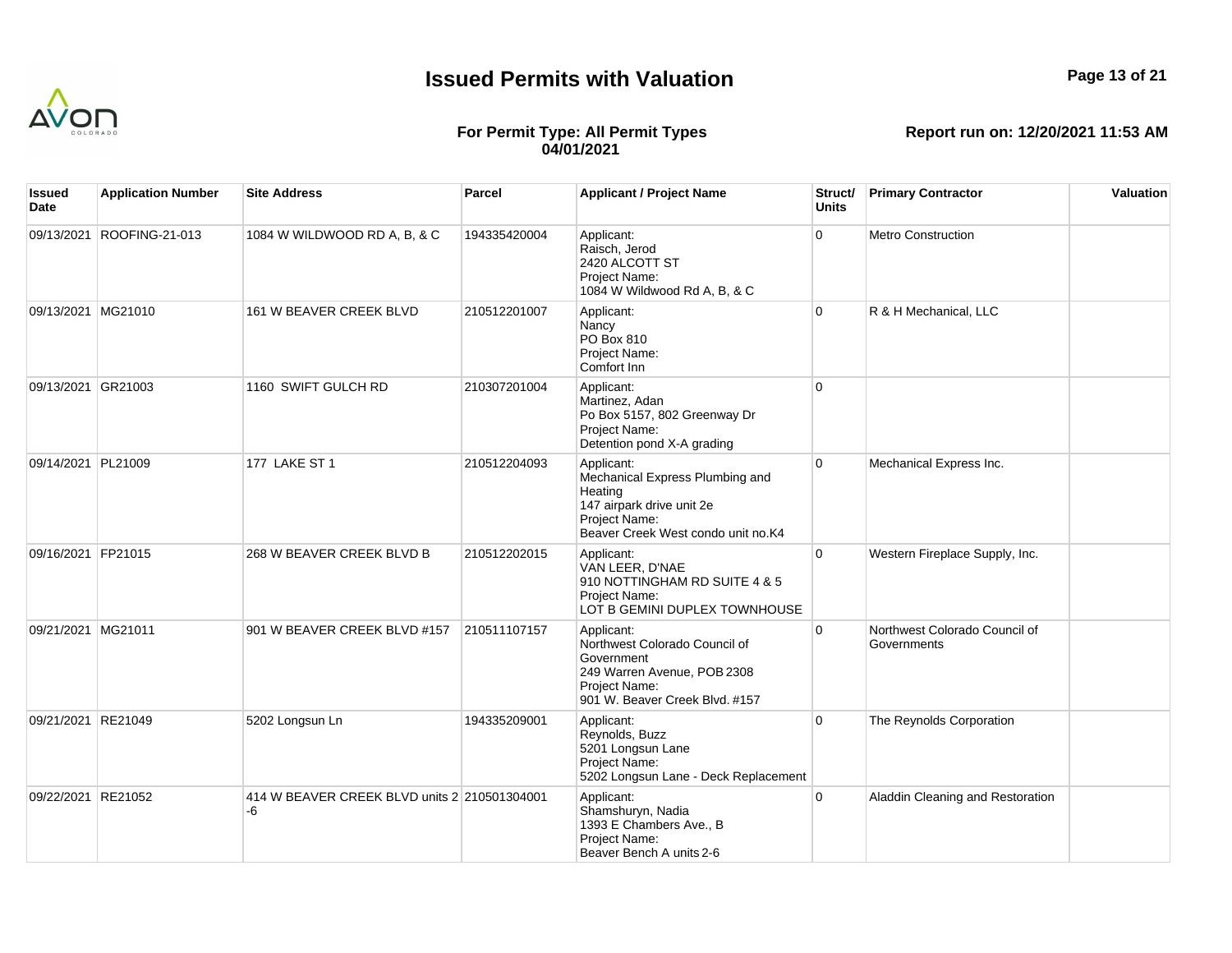

## **Page 14 of 21**

## **For Permit Type: All Permit Types 04/01/2021**

| Issued<br>Date     | <b>Application Number</b> | <b>Site Address</b>        | <b>Parcel</b> | <b>Applicant / Project Name</b>                                                                     | Struct/<br><b>Units</b> | <b>Primary Contractor</b>                 | Valuation |
|--------------------|---------------------------|----------------------------|---------------|-----------------------------------------------------------------------------------------------------|-------------------------|-------------------------------------------|-----------|
| 09/23/2021 RE21050 |                           | 901 W BEAVER CREEK BLVD 66 | 210511107066  | Applicant:<br>SCHAFFINO, ARMANDO<br>PO BOX 8703<br>Project Name:<br>901 W. Beaver Creek Blvd. #66   | $\Omega$                |                                           |           |
| 09/27/2021 BL21012 |                           | 42 RIVERFRONT LN UNIT 8    | 210512224023  | Applicant:<br>Halminski, Andy<br>77 Metcalf Rd<br>Project Name:<br>One Riverfront Townhomes Unit 8  | $\overline{0}$          | Evans Chaffee Construction Group,<br>Inc. |           |
| 09/27/2021 BL21013 |                           | 42 RIVERFRONT LN UNIT 9    | 210512224023  | Applicant:<br>Halminski, Andy<br>77 Metcalf Rd<br>Project Name:<br>One Riverfront Townhomes Unit 9  | $\overline{0}$          | Evans Chaffee Construction Group,<br>Inc. |           |
| 09/27/2021 BL21014 |                           | 42 RIVERFRONT LN UNIT 10   | 210512224023  | Applicant:<br>Halminski, Andy<br>77 Metcalf Rd<br>Project Name:<br>One Riverfront Townhomes Unit 10 | $\overline{0}$          | Evans Chaffee Construction Group,<br>Inc. |           |
| 09/27/2021 BL21015 |                           | 42 RIVERFRONT LN UNIT 11   | 210512224023  | Applicant:<br>Halminski, Andy<br>77 Metcalf Rd<br>Project Name:<br>One Riverfront Townhomes Unit 11 | $\Omega$                | Evans Chaffee Construction Group,<br>Inc. |           |
| 09/27/2021 BL21016 |                           | 42 RIVERFRONT LN UNIT 12   | 210512224023  | Applicant:<br>Halminski, Andy<br>77 Metcalf Rd<br>Project Name:<br>One Riverfront Townhomes Unit 12 | $\overline{0}$          | Evans Chaffee Construction Group,<br>Inc. |           |
| 09/27/2021 BL21017 |                           | 42 RIVERFRONT LN UNIT 13   | 210512224023  | Applicant:<br>Halminski, Andy<br>77 Metcalf Rd<br>Project Name:<br>One Riverfront Townhomes Unit 13 | $\overline{0}$          | Evans Chaffee Construction Group,<br>Inc. |           |
| 09/28/2021 PV21010 |                           | 4570 FLAT POINT E          | 194335205078  | Applicant:<br>Larouche, Kimbrell<br>1629 Dolores Way<br>Project Name:<br><b>Pupkin Residence</b>    | $\overline{0}$          | Sunsense Inc.                             |           |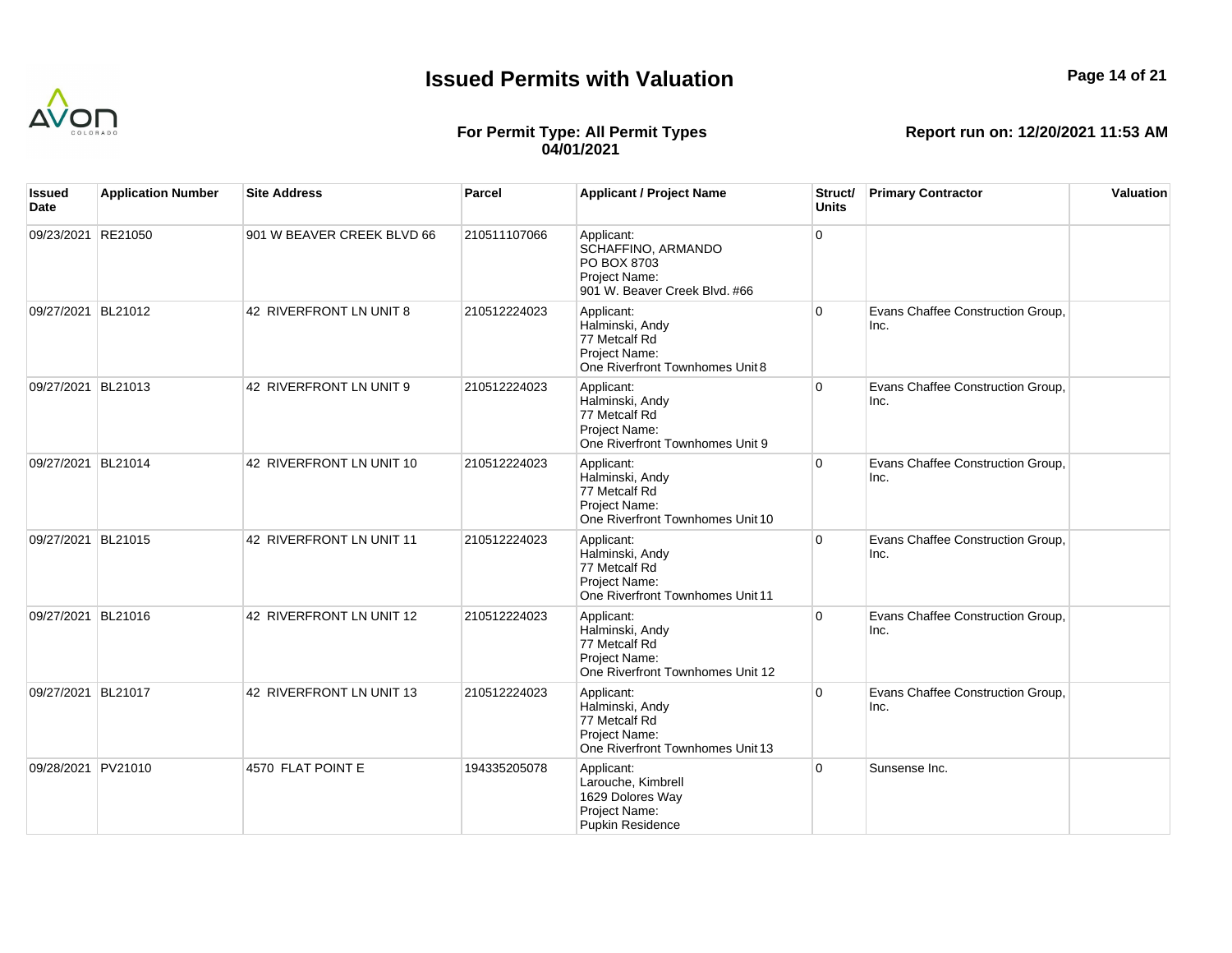

## **Page 15 of 21**

## **For Permit Type: All Permit Types 04/01/2021**

| Issued<br>Date     | <b>Application Number</b> | <b>Site Address</b>        | <b>Parcel</b> | <b>Applicant / Project Name</b>                                                                                    | Struct/<br><b>Units</b> | <b>Primary Contractor</b>      | Valuation |
|--------------------|---------------------------|----------------------------|---------------|--------------------------------------------------------------------------------------------------------------------|-------------------------|--------------------------------|-----------|
| 09/28/2021         | ROOFING-21-014            | 901 W BEAVER CREEK BLVD 1  | 210511107001  | Applicant:<br>elizalde, abigail<br>2121 N Frontage Rd W 189<br>Project Name:<br>Lori Guerrero                      | 0                       | 3H Roofing                     |           |
| 09/28/2021         | ROOFING-21-015            | 901 W BEAVER CREEK BLVD 58 | 210511107058  | Applicant:<br>elizalde, abigail<br>2121 N Frontage Rd W 189<br>Project Name:<br>Richard Cerday 901 W BC BLVD 58    | $\overline{0}$          | 3H Roofing                     |           |
| 09/29/2021 FP21016 |                           | 288 W BEAVER CREEK BLVD K4 | 210512204044  | Applicant:<br>VAN LEER, D'NAE<br>910 NOTTINGHAM RD SUITE 4 & 5<br>Project Name:<br>AVON LAKE CONDOS UNIT K-4       | $\overline{0}$          | Western Fireplace Supply, Inc. |           |
| 09/29/2021 FP21017 |                           | 179 LAKE ST W2             | 210512204083  | Applicant:<br>VAN LEER, D'NAE<br>910 NOTTINGHAM RD SUITE 4 & 5<br>Project Name:<br>AVON LAKE VILLAS CONDO UNIT W-2 | $\overline{0}$          | Western Fireplace Supply, Inc. |           |
| 09/29/2021 FP21018 |                           | 2171 LONG SPUR A           | 194335305042  | Applicant:<br>VAN LEER, D'NAE<br>910 NOTTINGHAM RD SUITE 4 & 5<br>Project Name:<br>LOT 36A WILDRIDGE               | $\overline{0}$          | Western Fireplace Supply, Inc. |           |
| 09/29/2021 PV21014 |                           | 2825 Ked Spur Ln           | 194335307009  | Applicant:<br>Churchman, Victoria<br>40928 U.S. HWY 6<br>Project Name:<br>Drescher System Expansion                | $\overline{0}$          | Active Energies Solar, LLC     |           |
| 09/30/2021 RE21053 |                           | 414 W BEAVER CREEK BLVD A2 | 210501304001  | Applicant:<br>Cryer, Andrew<br>PO Box 391<br>Project Name:<br>414 W Beaver Creek Blvd A2                           | $\overline{0}$          |                                |           |
| 10/05/2021 PV21012 |                           | 2340 OLD TRAIL RD W        | 194335301053  | Applicant:<br>Hunsaker, Isaac<br>951 Amberly Dr.<br>Project Name:<br>Elizabeth & Andre Willner                     | $\overline{0}$          | <b>Beautifi Solar</b>          |           |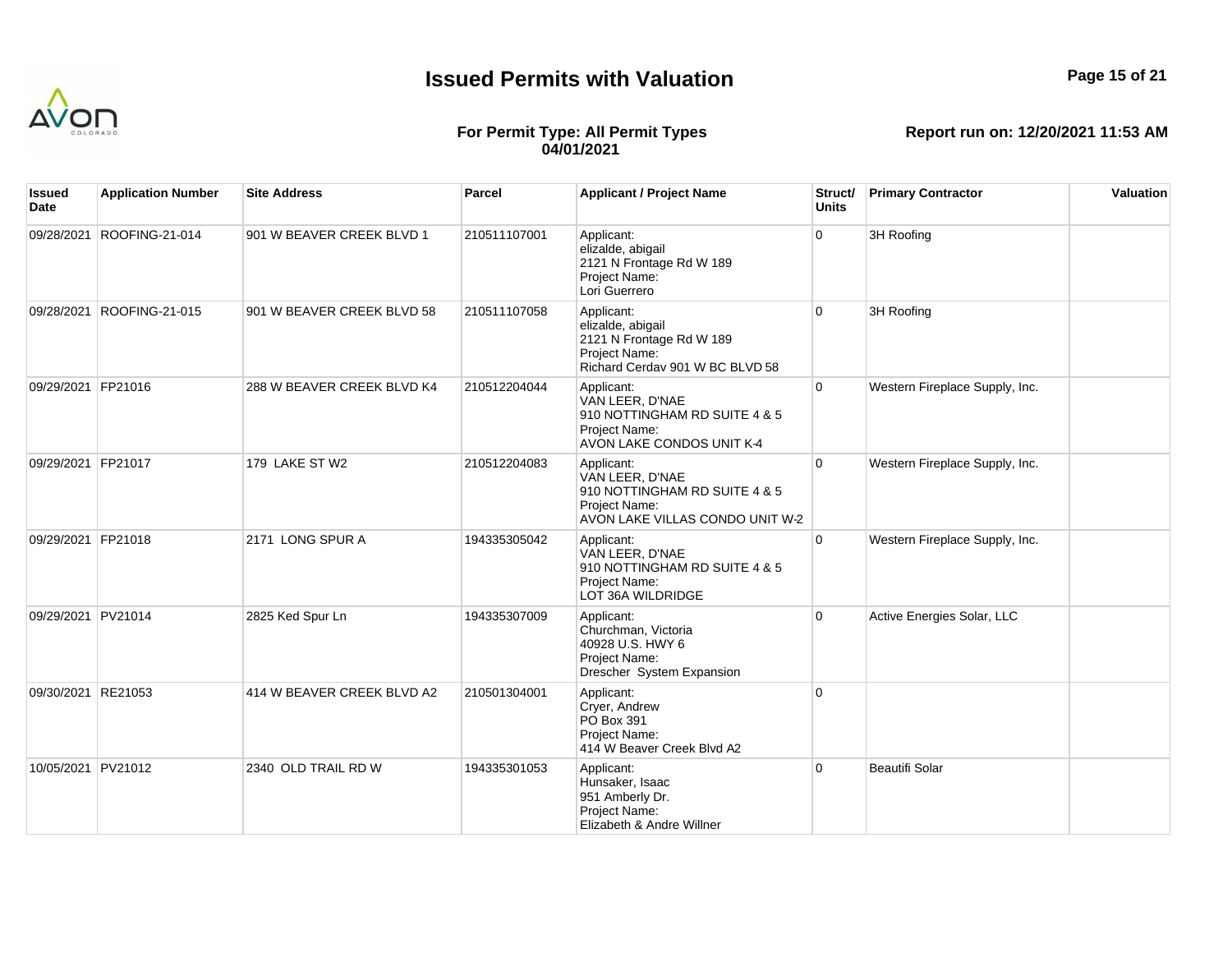

## **Page 16 of 21**

## **For Permit Type: All Permit Types 04/01/2021**

| Issued<br>Date     | <b>Application Number</b> | <b>Site Address</b>                        | <b>Parcel</b> | <b>Applicant / Project Name</b>                                                                      | Struct/<br><b>Units</b> | <b>Primary Contractor</b>     | Valuation |
|--------------------|---------------------------|--------------------------------------------|---------------|------------------------------------------------------------------------------------------------------|-------------------------|-------------------------------|-----------|
| 10/05/2021 PV21013 |                           | 2804 SHEPHERD RDG                          | 194335307003  | Applicant:<br>Mainhart, Tim<br>100 Cochise Dr<br>Project Name:<br>Ryan Stecher Residence             | $\mathbf{0}$            | Sunpak Electric               |           |
| 10/07/2021         | ROOFING-21-017            | 75 MOUNTAIN SAGE                           | 194336409007  | Applicant:<br>Jasso, Josue<br>2325 S. Jason St.<br>Project Name:<br>75 Mountain Sage                 | $\overline{0}$          | Horn Brothers Roofing         |           |
| 10/07/2021 AS21003 |                           | 901 W BEAVER CREEK BLVD 1                  | 210511107001  | Applicant:<br>Tuff Shed, Inc.<br>1777 S Harrison St., Suite 600<br>Project Name:<br>901 W. BC BLVD#1 | $\overline{0}$          | Tuff Shed, Inc.               |           |
| 10/07/2021 PV21015 |                           | 2890 ONEAL SPUR                            | 194335302030  | Applicant:<br>Hunsaker, Isaac<br>951 Amberly Dr.<br>Project Name:<br><b>William Hecht</b>            | $\overline{0}$          | Beautifi Solar                |           |
| 10/07/2021 BL21022 |                           | 414 W BEAVER CREEK BLVD A6                 | 210501304006  | Applicant:<br>Hall. Michael<br>414 W Beaver Creek Blvd<br>Project Name:<br>414 Beaver Creek Blvd A6  | $\Omega$                |                               |           |
|                    | 10/07/2021 ROOFING-21-018 | 4555 EAGLEBEND DR                          | 210307311016  | Applicant:<br>Parry, Ginger<br>7917 Red Granite Loop #100<br>Project Name:<br>Schroeder 51554        | $\Omega$                | <b>Holladay Grace Roofing</b> |           |
| 10/07/2021 MG21014 |                           | 540 W BEAVER CREEK BLVD 6                  | 210501322006  | Applicant:<br>Nancy<br>PO Box 810<br>Project Name:<br><b>Lockhart Res</b>                            | $\Omega$                | R & H Mechanical, LLC         |           |
| 10/08/2021 SG21004 |                           | 150 E BEAVER CREEK BLVD A103A 210512113004 |               | Applicant:<br>Johnston, Jeremy<br>Po. Box 2423<br>Project Name:<br>Boot Mechanics store sign         | $\overline{0}$          | Sign Design & Awning          |           |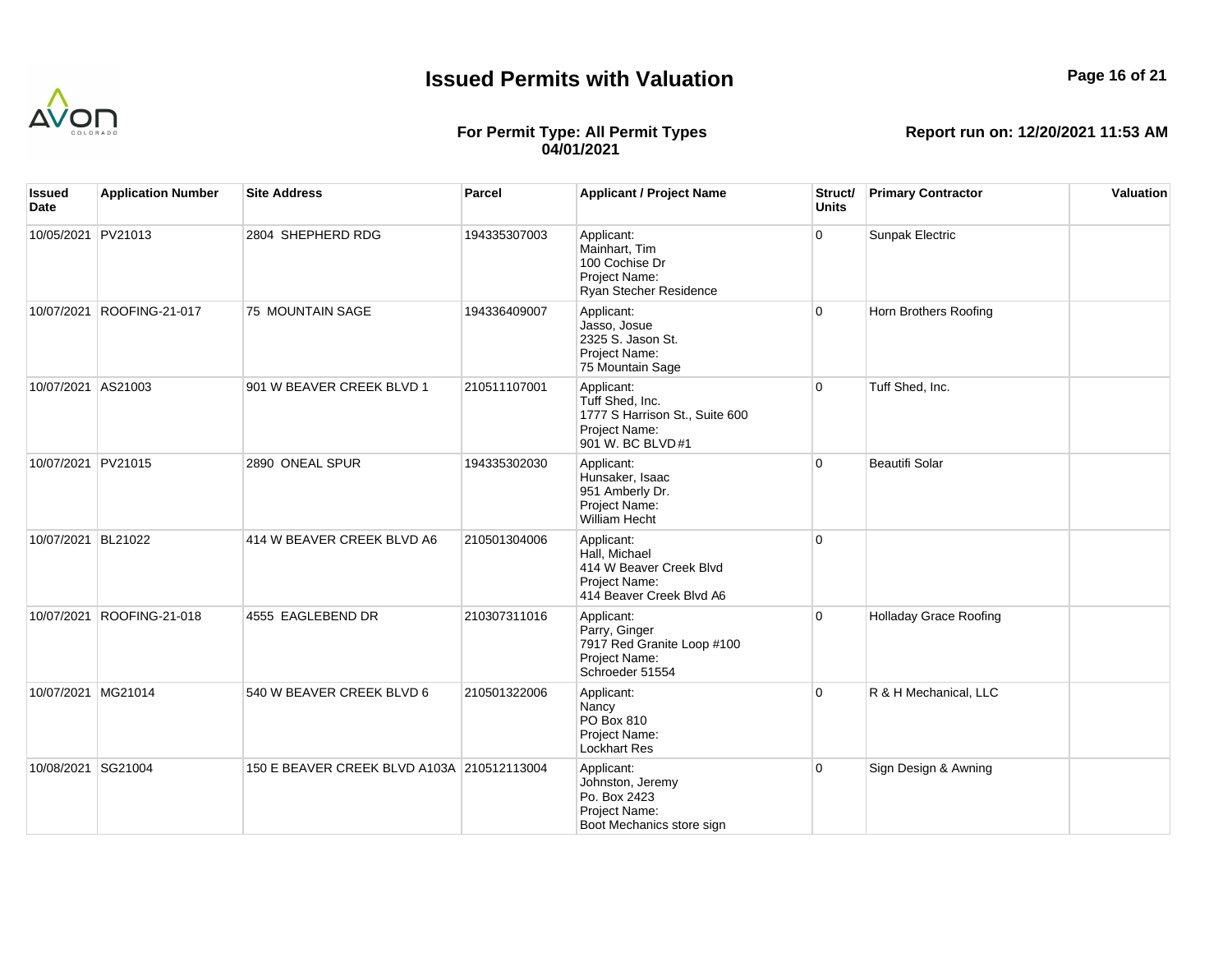

## **Page 17 of 21**

## **For Permit Type: All Permit Types 04/01/2021**

| lssued<br>Date     | <b>Application Number</b> | <b>Site Address</b>         | Parcel       | <b>Applicant / Project Name</b>                                                                                                                                | Struct/<br><b>Units</b> | <b>Primary Contractor</b>                 | Valuation |
|--------------------|---------------------------|-----------------------------|--------------|----------------------------------------------------------------------------------------------------------------------------------------------------------------|-------------------------|-------------------------------------------|-----------|
| 10/11/2021 RE21058 |                           | 100 W BEAVER CREEK BLVD 803 | 210512206046 | Applicant:<br>Brito, Justin<br>125 b whitetail drive<br>Project Name:<br>Dornseif                                                                              | $\overline{0}$          | Independent Tile Company                  |           |
| 10/14/2021 PV21017 |                           | 2140 LONG SPUR              | 194335305009 | Applicant:<br>Hunsaker, Isaac<br>951 Amberly Dr.<br>Project Name:<br>Jessica Tenner                                                                            | $\overline{0}$          | <b>Beautifi Solar</b>                     |           |
| 10/15/2021 RE21057 |                           | 901 W BEAVER CREEK BLVD 64  | 210511107064 | Applicant:<br>CONTRERAS, GLADYS - CORDOVA,<br><b>LEVY A. CONTRERAS</b><br><b>PO BOX 428</b><br>Project Name:<br>901 W. BC BLVD#64                              | $\overline{0}$          |                                           |           |
| 10/15/2021 RE21059 |                           | 1061 W BEAVER CREEK BLVD    | 210511109013 | Applicant:<br>AR RIOS CONSTRUCTION LLC<br><b>PO BOX 860</b><br>Project Name:<br>Sunridge Apartments: H303, H304 204,<br>203, 103, 104 G302, 202, 201, 102, 101 | $\overline{0}$          | AR RIOS CONSTRUCTION LLC                  |           |
|                    | 10/18/2021 ROOFING-21-016 | 48 JASMINE                  | 194336107016 | Applicant:<br>long, susan<br>8060 E Girard ave un<br>Project Name:<br>48 Jasmine                                                                               | $\overline{0}$          | Capital Roofing and Restoration           |           |
| 10/21/2021 BL21003 |                           | 42 RIVERFRONT LN - Garage   | 210512224023 | Applicant:<br>chrisevans<br>PO Box 8266<br>Project Name:<br>One Riverfront Condos Garage &<br>Sitework                                                         | $\overline{0}$          | Evans Chaffee Construction Group,<br>Inc. |           |
| 10/25/2021 PS21002 |                           | 42 RIVERFRONT LN            | 210512224023 | Applicant:<br>chrisevans<br>PO Box 8266<br>Project Name:<br>One Riverfront Garage & Site                                                                       | $\overline{0}$          | Evans Chaffee Construction Group,<br>Inc. |           |
| 10/25/2021 RE21061 |                           | 414 W BEAVER CREEK BLVD A7  | 210501304007 | Applicant:<br>Macioce, Vito<br>414 West Beaver Creek Blvd, A7<br>Project Name:<br>Beaver Bench A7                                                              | $\overline{0}$          | Ron McAllister Construction               |           |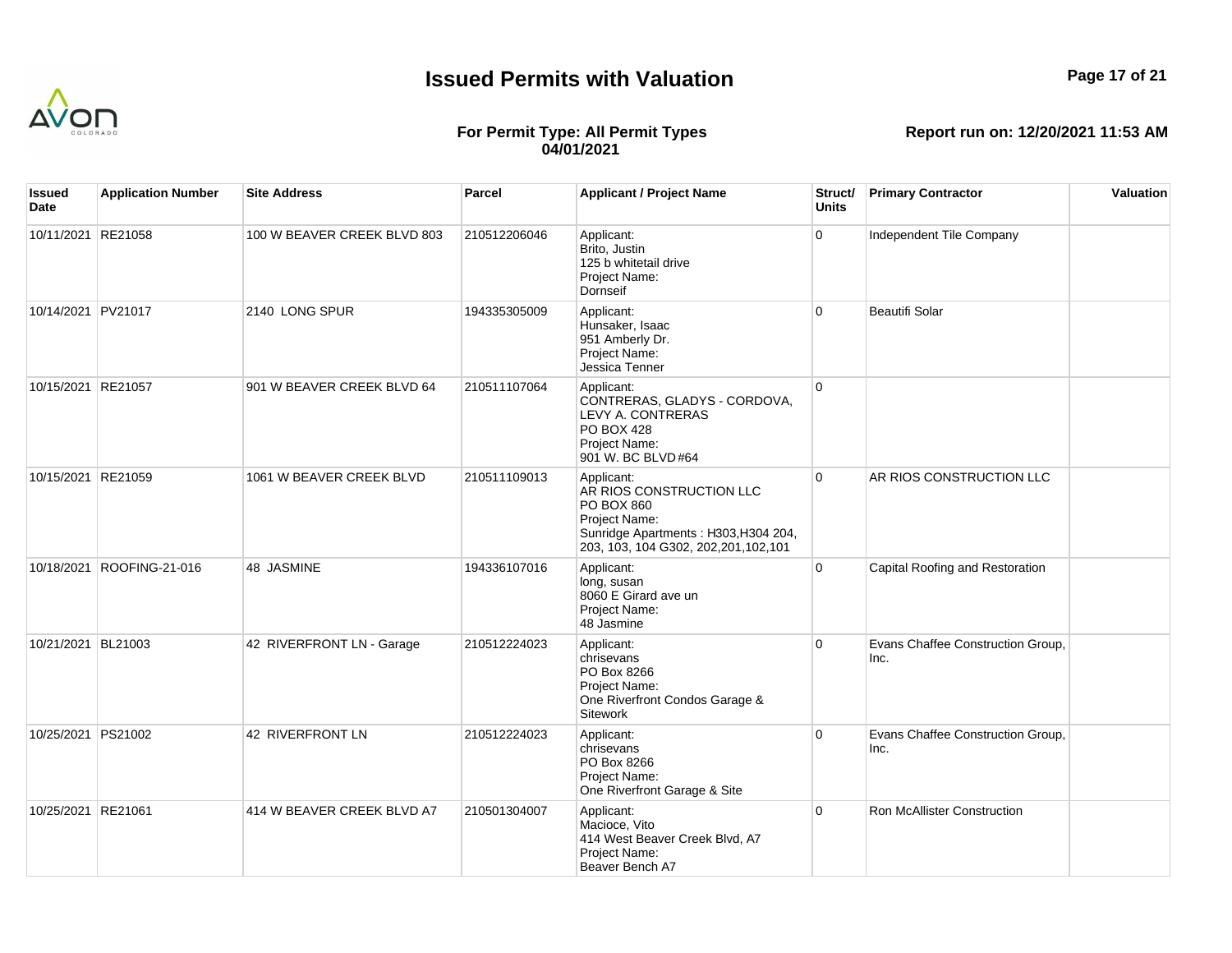

## **Page 18 of 21**

## **For Permit Type: All Permit Types 04/01/2021**

| Issued<br>Date     | <b>Application Number</b> | <b>Site Address</b>         | <b>Parcel</b> | <b>Applicant / Project Name</b>                                                                                 | Struct/<br><b>Units</b> | <b>Primary Contractor</b>  | Valuation |
|--------------------|---------------------------|-----------------------------|---------------|-----------------------------------------------------------------------------------------------------------------|-------------------------|----------------------------|-----------|
| 10/26/2021 PV21020 |                           | 42 RIVERFRONT LN            | 210512224023  | Applicant:<br>Churchman, Victoria<br>40928 U.S. HWY 6<br>Project Name:<br><b>Riverfront Condos</b>              | $\mathbf 0$             | Active Energies Solar, LLC |           |
| 10/26/2021 PV21021 |                           | 42 RIVERFRONT LN            | 210512224023  | Applicant:<br>Churchman, Victoria<br>40928 U.S. HWY 6<br>Project Name:<br>42 Riverfront Ln Units 1-4            | $\overline{0}$          | Active Energies Solar, LLC |           |
| 10/26/2021 PV21022 |                           | 42 RIVERFRONT LN            | 210512224023  | Applicant:<br>Churchman, Victoria<br>40928 U.S. HWY 6<br>Project Name:<br><b>Riverfront Townhomes Units 5-7</b> | $\overline{0}$          | Active Energies Solar, LLC |           |
| 10/27/2021 PV21016 |                           | 2145 SADDLE RIDGE LP A      | 194335305092  | Applicant:<br>Hunsaker, Isaac<br>951 Amberly Dr.<br>Project Name:<br>Cody Wyse                                  | $\mathbf 0$             | Beautifi Solar             |           |
| 10/27/2021 RE21062 |                           | 100 W Beaver Creek Blvd 804 | 210512206047  | Applicant:<br>Whippo, Charlie<br>76 Sunlight Dr.<br>Project Name:<br>100 West Beaver Creak Blvd. Unit 804       | $\Omega$                | Whippo, Charlie            |           |
| 10/27/2021 PV21018 |                           | 2155 Longspur #E & #W       | 194335305055  | Applicant:<br>Hunsaker, Isaac<br>951 Amberly Dr.<br>Project Name:<br>2155 Long Spur W and E                     | $\mathbf{0}$            | Beautifi Solar             |           |
| 10/27/2021 PV21018 |                           | 2155 Longspur #E & #W       | 194335305055  | Applicant:<br>Hunsaker, Isaac<br>951 Amberly Dr.<br>Project Name:<br>2155 Long Spur W and E                     | $\Omega$                | Beautifi Solar             |           |
|                    | 10/28/2021 ROOFING-21-023 | 2155 LONG SPUR #E           | 194335305055  | Applicant:<br>Raisch, Jerod<br>2420 ALCOTT ST<br>Project Name:<br>2155 Long Spur #E                             | $\overline{0}$          | Raisch, Jerod              |           |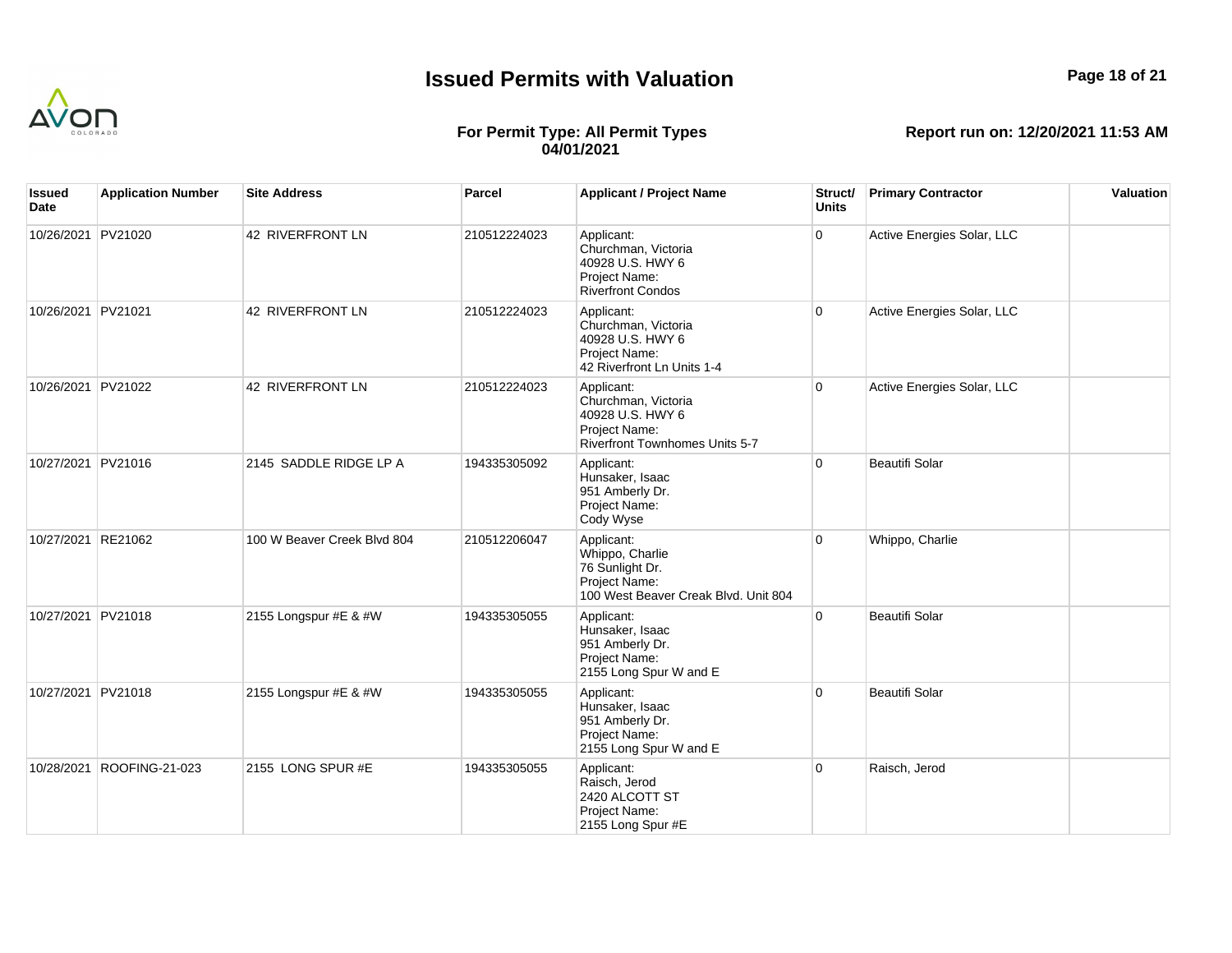

**Page 19 of 21**

#### **For Permit Type: All Permit Types 04/01/2021**

| Issued<br>Date     | <b>Application Number</b> | <b>Site Address</b>        | Parcel       | <b>Applicant / Project Name</b>                                                                              | Struct/<br><b>Units</b> | <b>Primary Contractor</b>         | Valuation |
|--------------------|---------------------------|----------------------------|--------------|--------------------------------------------------------------------------------------------------------------|-------------------------|-----------------------------------|-----------|
| 10/28/2021         | ROOFING-21-024            | 2155 LONG SPUR #W          | 194335305056 | Applicant:<br>Raisch, Jerod<br>2420 ALCOTT ST<br>Project Name:<br>2155 Long Spur #W                          | $\overline{0}$          | Raisch, Jerod                     |           |
| 10/29/2021 PV21009 |                           | 5177 LONGSUN LN A          | 194335204023 | Applicant:<br><b>Skyline Solar</b><br>663 w. state st unit #3<br>Project Name:<br>5177 Longsun Lane A- Solar | $\overline{0}$          | <b>Skyline Solar LLC</b>          |           |
|                    | 11/01/2021 ROOFING-21-020 | 5717 WILDRIDGE RD E B      | 194335102033 | Applicant:<br>Roundtree Inc.<br>1153 Bergen Pkwy, Suit 1204<br>Project Name:<br><b>B East Wildridge</b>      | $\Omega$                | Roundtree Inc.                    |           |
| 11/01/2021         | ROOFING-21-021            | 5717 WILDRIDGE RD E A      | 194335102032 | Applicant:<br>Roundtree Inc.<br>1153 Bergen Pkwy, Suit 1204<br>Project Name:<br>A East Wildridge             | $\overline{0}$          | Roundtree Inc.                    |           |
| 11/03/2021 BL21023 |                           | 414 W BEAVER CREEK BLVD A3 | 210501304003 | Applicant:<br>Christie, Ben<br>28 Round Up<br>Project Name:<br>414 Beaverbench Unit A3                       | $\overline{0}$          |                                   |           |
|                    | 11/04/2021 ROOFING-21-025 | 2640 BEARTRAP RD           | 194335301049 | Applicant:<br>Kust, John<br>1153 Bergen Pkwy unit i 180<br>Project Name:<br>2640 Beartrap Rd. Units A & B    | $\overline{0}$          | Incline Roofing of Colorado, Inc. |           |
| 11/18/2021 BL21025 |                           | 414 W BEAVER CREEK BLVD A5 | 210501304005 | Applicant:<br>Siegener, Bernard<br>414W Beaver Creek Blvd A5<br>Project Name:<br>Beaver Bench A5             | $\overline{0}$          |                                   |           |
| 11/22/2021 BL21024 |                           | 5150 LONGSUN LN            | 194335102017 | Applicant:<br>Dantas, David<br>PO Box 2322<br>Project Name:<br>5150 Longsun Lane                             | $\overline{0}$          | <b>DW Dantas Construction LLC</b> |           |
|                    |                           |                            |              |                                                                                                              |                         |                                   |           |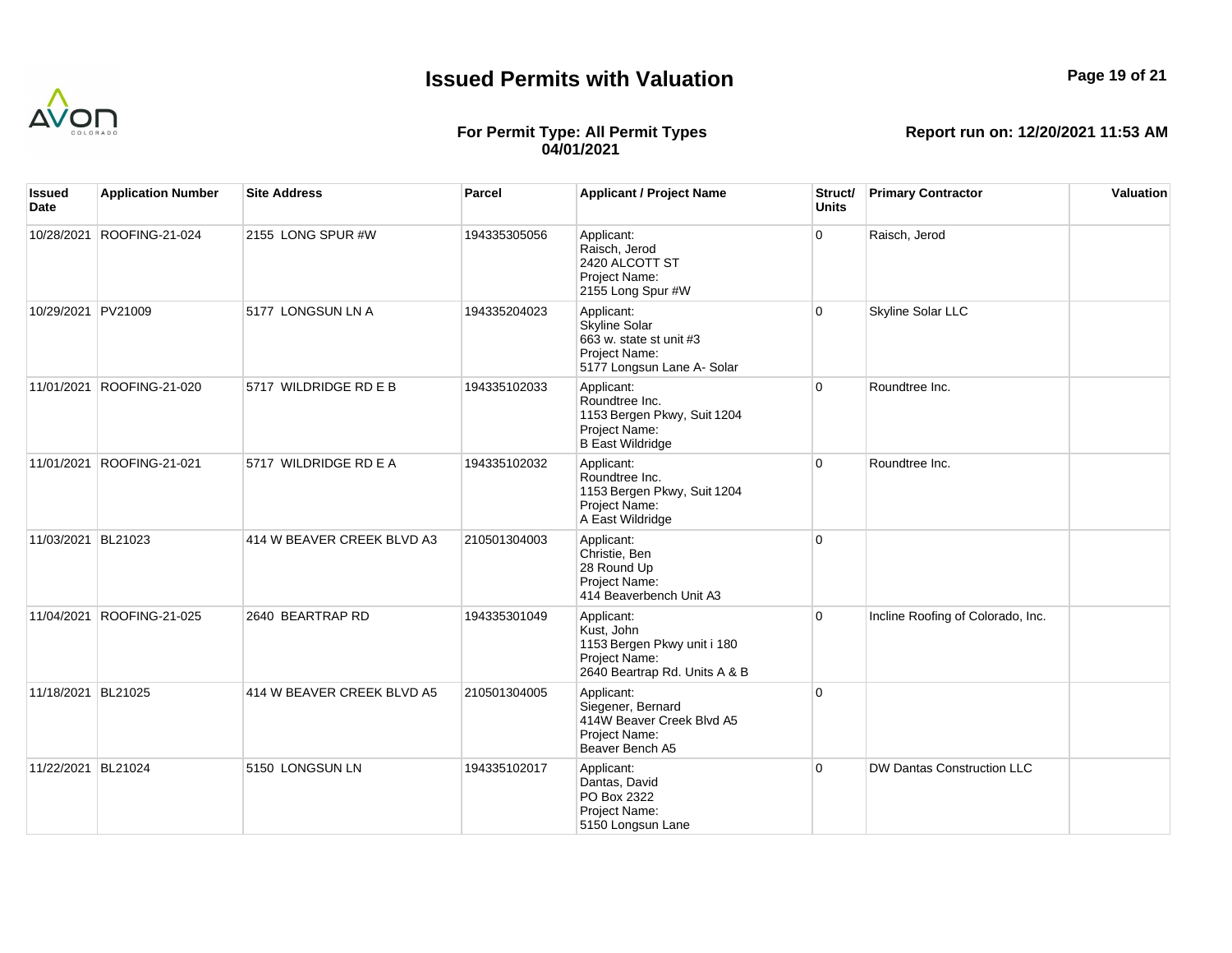

## **Page 20 of 21**

## **For Permit Type: All Permit Types 04/01/2021**

| Issued<br>Date     | <b>Application Number</b> | <b>Site Address</b>         | <b>Parcel</b> | <b>Applicant / Project Name</b>                                                                    | Struct/<br><b>Units</b> | <b>Primary Contractor</b>       | Valuation |
|--------------------|---------------------------|-----------------------------|---------------|----------------------------------------------------------------------------------------------------|-------------------------|---------------------------------|-----------|
| 11/23/2021 MG21013 |                           | 217 W BEAVER CREEK BLVD C22 | 210512208022  | Applicant:<br>Nancy<br>PO Box 810<br>Project Name:<br>Donaldson Residence                          | 0                       | R & H Mechanical, LLC           |           |
| 11/23/2021 RE21064 |                           | 1031 W WILDWOOD RD B        | 194335427002  | Applicant:<br>long, susan<br>8060 E Girard ave un<br>Project Name:<br>Mickie Eggebrecht            | $\overline{0}$          | Capital Roofing and Restoration |           |
| 11/23/2021 RE21065 |                           | 1031 W WILDWOOD RD C        | 194335427003  | Applicant:<br>long, susan<br>8060 E Girard ave un<br>Project Name:<br>Larry Warner                 | $\overline{0}$          | Capital Roofing and Restoration |           |
| 11/23/2021 RE21066 |                           | 1031 W WILDWOOD RD A        | 194335427001  | Applicant:<br>long, susan<br>8060 E Girard ave un<br>Project Name:<br>Matt Dahman/ Ballsrud Realty | 0                       | Capital Roofing and Restoration |           |
| 11/30/2021 PV21023 |                           | 2421 SADDLE RIDGE LP B      | 194335303044  | Applicant:<br>Hunsaker, Isaac<br>951 Amberly Dr.<br>Project Name:<br>2421 Saddle Ridge Loop B      | $\overline{0}$          | <b>Beautifi Solar</b>           |           |
| 12/01/2021 BL21018 |                           | 540 NOTTINGHAM RD           | 210502402011  | Applicant:<br>Lillydahl, Erik<br>3451 Quivas Street<br>Project Name:<br>540 Nottingham Duplex      | $\overline{0}$          |                                 |           |
| 12/03/2021 PS21001 |                           | 2245 Old Trail Rd           | 194335305064  | Applicant:<br>Van Voorst, Jay<br>PO Box 2038<br>Project Name:<br>2245 Old Trail Rd B               | $\overline{0}$          | <b>Dixie Plumbing Service</b>   |           |
| 12/15/2021 AS21006 |                           | 971 W BEAVER CREEK BLVD B4  | 210511101025  | Applicant:<br>Barnes, Jared<br>PO Box 7684<br>Project Name:<br><b>BWTCA Shed Roof</b>              | $\overline{0}$          |                                 |           |